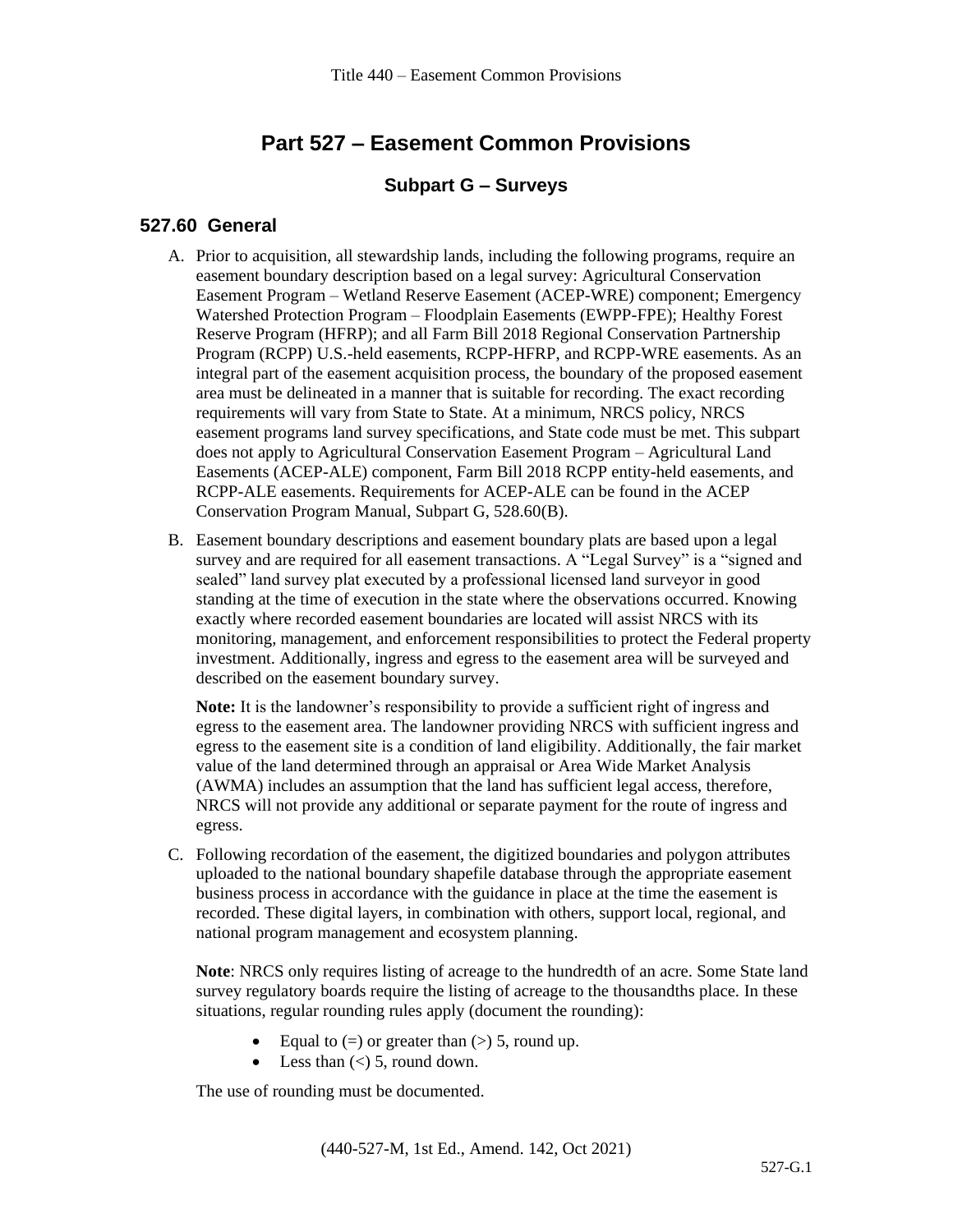## **527.61 Procuring the Easement Boundary Survey**

- A. After the Agreement for the Purchase of Conservation Easement (APCE) has been signed by the landowner and NRCS, an easement boundary survey is procured. The easement boundary survey must be based upon a land survey conducted by a State-certified professional land surveyor in good standing using the NRCS easement programs land survey specifications. (See Part 527, Subpart Y, "Exhibits," for the "NRCS Easement Programs Land Survey Specifications.")
- B. The surveys are obtained using an appropriate procurement method, and funds for easement boundary surveys must be obligated to budget object class 3214. Use of a blanket purchase agreement, indefinite delivery and indefinite quantity contract, or other agreements for easement boundary surveys is recommended.
- C. In some cases, as programs allow, it may be more efficient or cost effective for the landowner to secure the easement boundary survey.
	- (1) If this option is used, the landowner must secure a written bid for the easement boundary survey from a State-certified and licensed professional surveyor in good standing that is based on the NRCS easement programs land survey specifications.
	- (2) The survey funds should be obligated to the landowner as the vendor using the appropriate contract document(s) and may be obligated at the time the easement acquisition funds are obligated.
	- (3) Once a landowner procured survey is uploaded into NEST, a Program Activity Management Solution (PAMS) landowner procured survey review request must be submitted.
- D. NRCS must ensure all easement boundary surveys are completed according to the NRCS easement programs land survey specifications. NRCS ensures that all easement boundary markers and witness posts with easement boundary signs are installed at the time the easement boundary survey is accepted by NRCS.

**Note:** Easement boundary signs may be ordered online free of charge from the NRCS Distribution Center at [https://nrcspad.sc.egov.usda.gov/DistributionCenter/.](https://nrcspad.sc.egov.usda.gov/DistributionCenter/) Type "sign" in the "Enter keyword" box, click the "search" button, and then select ["Wetland Reserve](http://landcare.nrcs.usda.gov/product.aspx?id=804) [Boundary Sign\\*"](http://landcare.nrcs.usda.gov/product.aspx?id=804) or "Healthy Forest Reserve Program Boundary Sign." Please note on your order that these signs will be used in the ACEP-WRE, EWPP-FPE, HFRP or RCPP. Signs may be shipped directly to the survey vendor or local USDA service center. All orders must include name, company, shipping address, email address, and contact telephone number.

E. The use of the NRCS easement programs land survey specifications is required unless a modification to the national specification is approved by the EPD Policy Branch national realty specialist serving as the subject matter expert for easement boundary surveys. Use of these national specifications will ensure a consistent product nationally and allow for the most efficient uploading of data to the national boundary shapefile database. Any request to waive the land survey specifications must be submitted via PAMS as a waiver request type.

### **527.62 Acceptance of the Easement Boundary Survey**

A. After the easement boundary survey is complete, the surveyor must provide a preliminary survey submittal that is acceptable to NRCS. NRCS will use the easement boundary survey review checklist to determine if the survey submittal is in accordance with the land survey specifications. (See Part 527, Subpart Y, "Exhibits" for the "NRCS Easement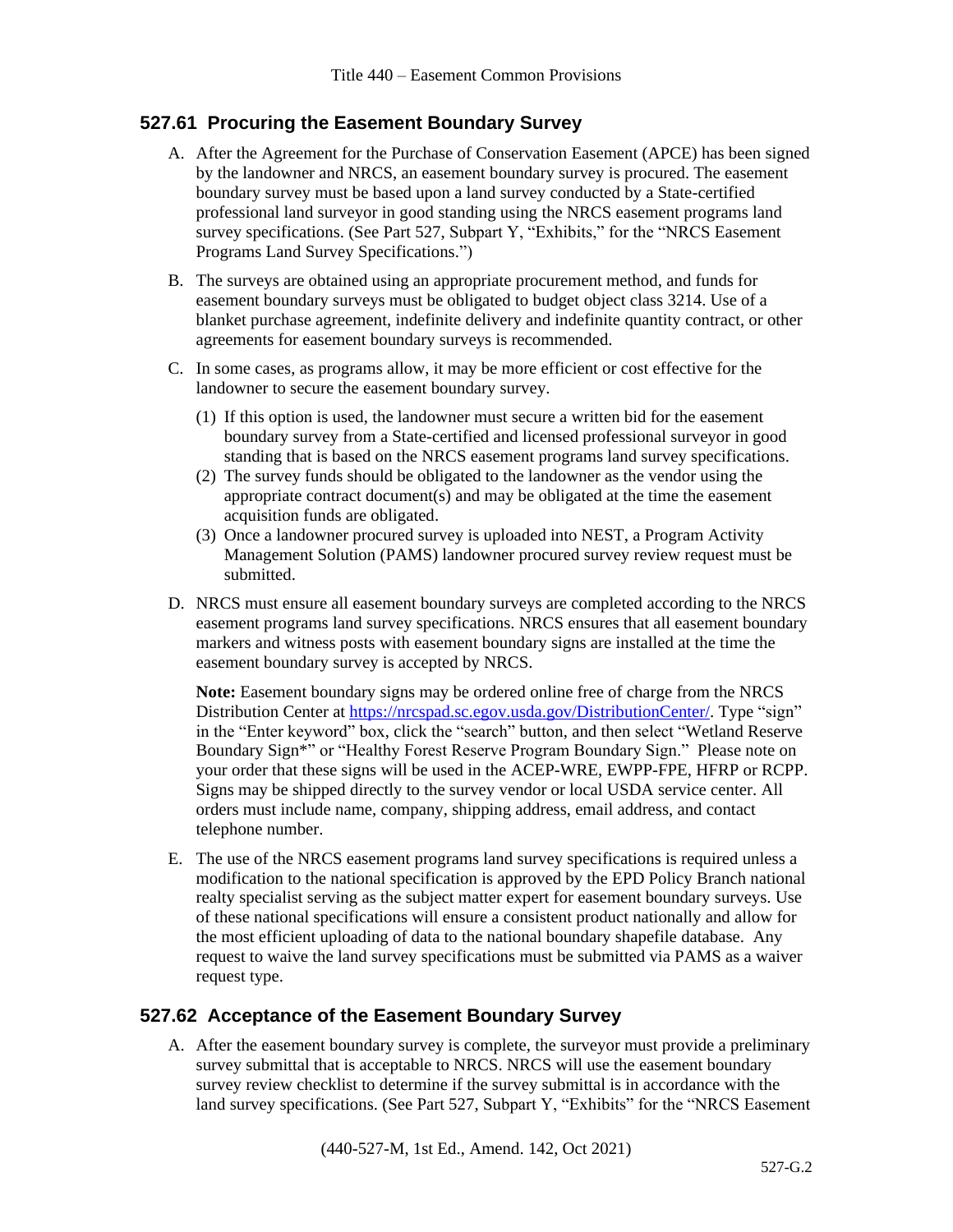Boundary Survey Review Checklist.") Upon receipt of an acceptable preliminary survey submittal, the NRCS representative and the landowner will conduct an onsite easement boundary field review to ensure that—

- (1) The area delineated is the area that the landowner intended to place under the easement.
- (2) The area delineated is the area identified and agreed to by NRCS.
- (3) The access route is accurate and acceptable.
- (4) The easement boundary monuments and witness posts have been installed as required and shown on the plat of survey.
- B. The onsite post-survey field review will be documented using the easement boundary survey field review memorandum to the file. A copy of the memorandum to the file may be provided to the landowner. (See Part 527, Subpart Y, "Exhibits," for the "Easement Boundary Survey Field Review Memorandum to the File.")
- C. Following the NRCS receipt and review of an acceptable preliminary survey submittal and the completion of the onsite field review of the surveyed area, NRCS will instruct the surveyor to submit the final easement boundary survey deliverables to NRCS. NRCS, using the easement boundary survey checklist, will review the final boundary survey submittal to ensure that it accurately and correctly describes the area of enrollment and satisfies the requirements of the land survey specifications.
- D. Payment for the easement boundary survey may only be issued after the onsite easement boundary field review is completed and the final survey submittal has been reviewed and approved by NRCS.
- E. The land survey specifications require the vendor to submit five hard copies of several documents. It is common for these hard copies to be distributed to the following:
	- (1) Official case file
	- (2) Landowner
	- (3) Engineer/Area Office/Wetland Team
	- (4) Field Office
	- (5) Office of General Counsel (OGC)/Closing Agent
- F. The following final survey digital files are to be maintained in the official case file and uploaded to the appropriate easement business tool:
	- (1) PDF of Signed Full Size (24" X 36") print of original survey plat
	- (2) PDF of Signed Reduced (11" X 17") print of original survey plat
	- (3) PDF of Signed legal descriptions for Exhibit A and Exhibit B
	- (4) Plat check/closure sheet for Exhibit A and Exhibit B
	- (5) Surveyors Report
	- (6) Metadata file for easement area
	- (7) SHP files for easement area (ZIP file will have to be created for SHP files and associated files prior to upload into NEST)

## **527.63 Reestablishment of Easement Boundary**

A. NRCS may need to reestablish an easement boundary on closed easements, including ingress and egress route, to complete monitoring, management, and enforcement activities, or easement administration actions for easement programs. The NRCS easement programs land survey reestablishment specifications must be used when contracting for the boundary reestablishment. (See Part 527, Subpart Y, "Exhibits," for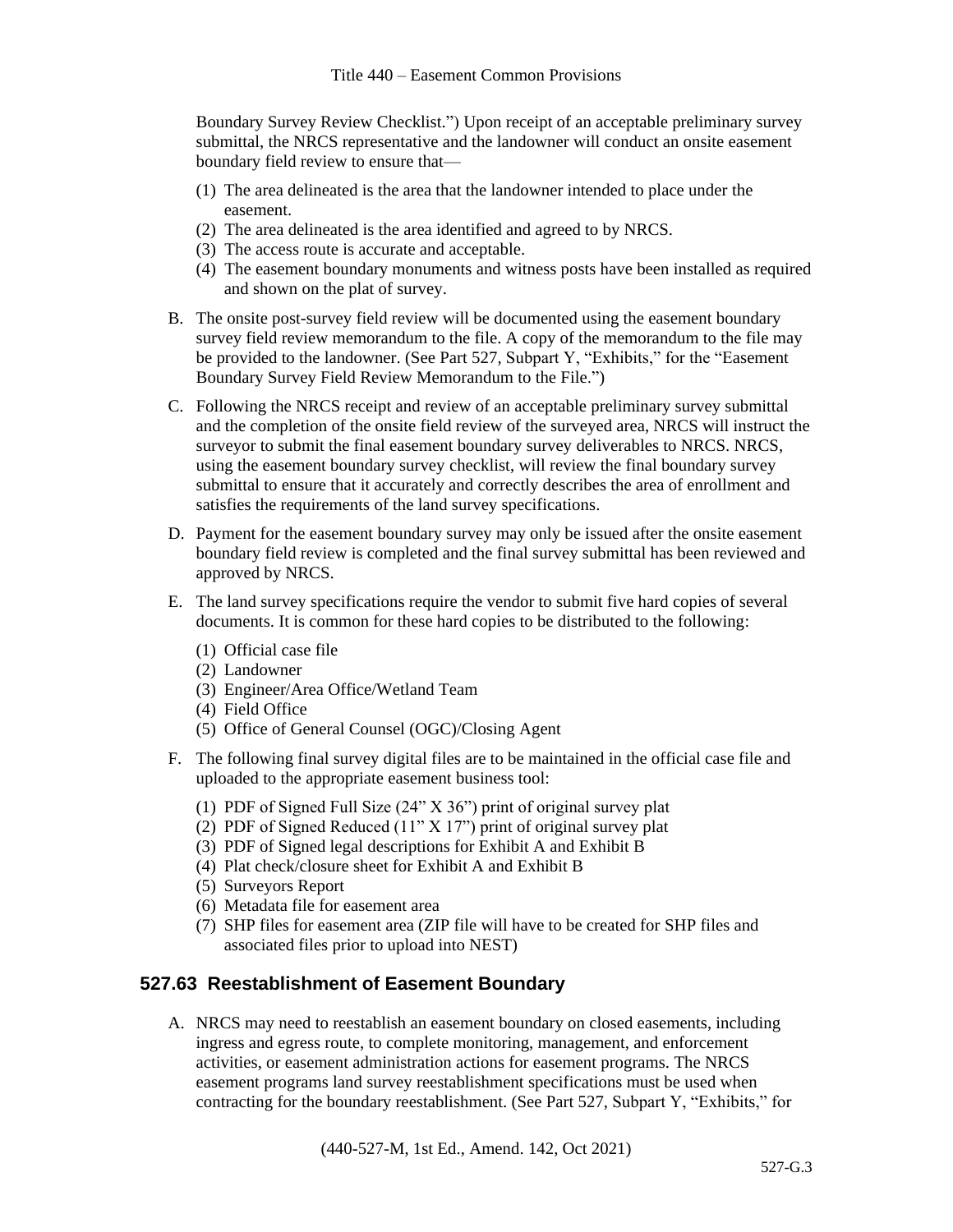the "NRCS Easement Programs Land Survey Reestablishment Specifications.") Landowner procured contracting options are not allowable for reestablishment surveys.

This process is a cooperative effort between Easement Programs Division (EPD) and the individual State offices to investigate, verify, validate, document, and improve the processes with which NRCS acquires reestablishment surveys.

- B. EPD approval must be obtained prior to requesting new task orders for a reestablishment survey. States may request this EPD approval by uploading the following information in the appropriate easement business tool (e.g. PAMS):
	- (1) Shapefile and associated files for the easement boundary and ingress/egress route if any exists
	- (2) Recorded easement deed
	- (3) Final title policy
	- (4) Rationale for the determination to have the reestablishment survey (this should include any specific concerns the State has pertaining to the easement boundary)
	- (5) If violations along the easement boundary exist, include a violation timeline and history for violations or observations that impact the easement boundary (violations internal to the easement that do not impact the easement boundary are not required)
	- (6) Maps, sketches, photos, notes, correspondence, etc. from the official case file and the local field office file that pertain to the easement boundary or to the intent of the easement boundary from the time of enrollment and acquisition.
- C. The use of the NRCS easement programs land survey reestablishment specifications is required unless a modification to the national specification is approved by the EPD Policy Branch national realty specialist serving as the subject matter expert for easement boundary surveys. Use of these national specifications will ensure a consistent product nationally and allow for the most efficient uploading of data to the national boundary shapefile database.

### **527.64 Procurement and Acceptance of Reestablishment Surveys**

- A. The reestablishment surveys are obtained using an appropriate procurement method—i.e., indefinite delivery and indefinite quantity contract or agreements. NRCS will contract the boundary reestablishment surveys in a two-phase process, with the second phase being optional. Depending on the situation and possibility of legal action, NRCS may choose not to proceed with the second phase at the time of the initial survey.
	- (1) Phase I is the portion of the reestablishment survey that consists of research, survey fieldwork, and calculations. This is also when the surveyor drafts and submits the plats along with the required digital files. Setting monuments and marking the lines for the easement area is not included in Phase I. NRCS obtains deliverables to review prior to requesting any monumentation of the easement area. This review will determine if Phase II of the reestablishment survey is needed or if the Phase I deliverables are sufficient to resolve the boundary issue.
	- (2) Phase II is the portion of the reestablishment survey that consists of setting the monuments and marking the lines for the easement boundary. In this phase, the surveyor completes the field work to set monuments and witness posts, and mark boundary lines. NRCS will review the unsigned deliverables, reflecting the monumentation as set, in the office and the field. After the onsite review, NRCS will instruct the surveyor to provide the final survey submittals and deliverables.